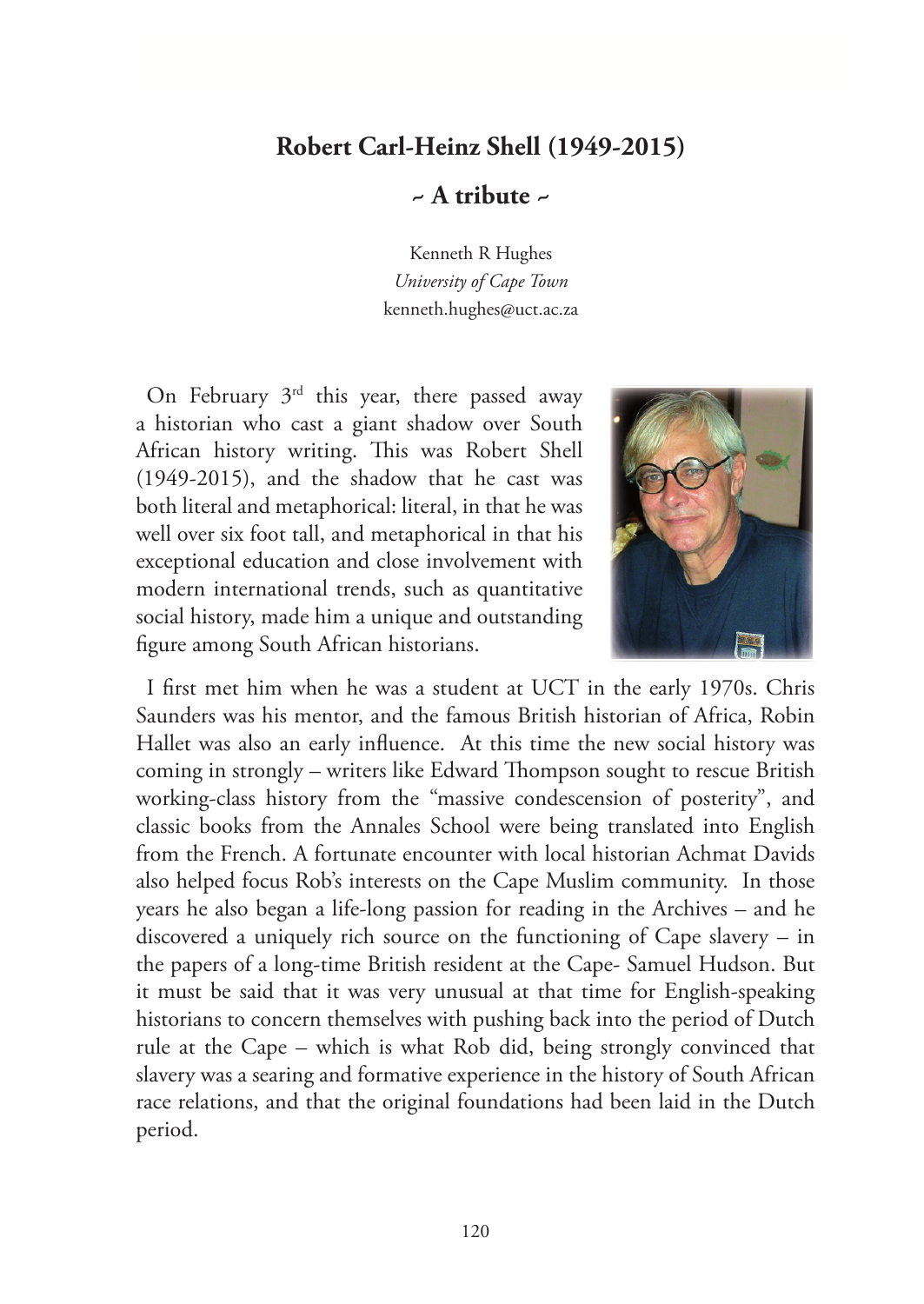But his career took a unique turn, when as a result of a series of fortunate accidents, he was invited to go and study at Rochester, in upstate New York, with the famous Marxist historian of American slavery, Eugene Genovese. Rochester, at that time, was slated to become a major intellectual centre for left-oriented social history, for in addition to Gene Genovese and his wife, the formidable Elizabeth Fox-Genovese, the campus was also a home for the American historian and social critic Christopher Lasch, whose writings reflected a uniquely powerful blend of the ideas of Freud and Marx, and who at that time was also writing penetrating essays on the social basis of black politics. Rob's induction into this environment was by total immersion – in his first week he was pressed into joining a picket-line being manned by graduate students! Rochester was very exciting, in more ways than one. Something of Christopher Lasch's ideas about the family must have rubbed off on him – because this was to be a major theme of his later writings. But despite the fact that the Genoveses' ideas about the fruits of Merchant Capital were highly relevant to the study of colonial South Africa, Rob somehow found abstract Marxist theorizing uncongenial and his empirical bent of mind was far more influenced by the work on quantitative methods of analysis of large-scale social data, offered by another member of the Rochester faculty, Stanley Engerman. Rob had been an early enthusiast for the use of the personal computer (at that time a rarity), and he was sufficiently much of an aficionado that a few years later he was selected by commercial developers to join an elite group of pioneers who tested and tried out new software intended for social scientists. Later on, Rob's unique knowledge of the resources of the Cape Archives, and his command of quantitative methods allowed him to supply South African data regarding the bodily development and height of slaves, to be fed into the Nobel Prize-winning work of Robert Fogel, Engerman's long-term associate in the study of American slavery. (This work uncovered an amazing fact: the extension of human life-span during the industrial revolution was in major part due to the growth in human stature – tall people tend to have fewer diseases and live longer.)

As his time at Rochester drew to a close he found himself romantically involved with a fellow history student Susan Charlotte Ladd – and one bright morning, they decided to elope to Cape Town, and get married. They established themselves in a flat in St Martini Gardens – ID du Plessis was a neighbour – and Rob found relevant and congenial work, helping to create displays on Cape slavery at the Cultural History Museum.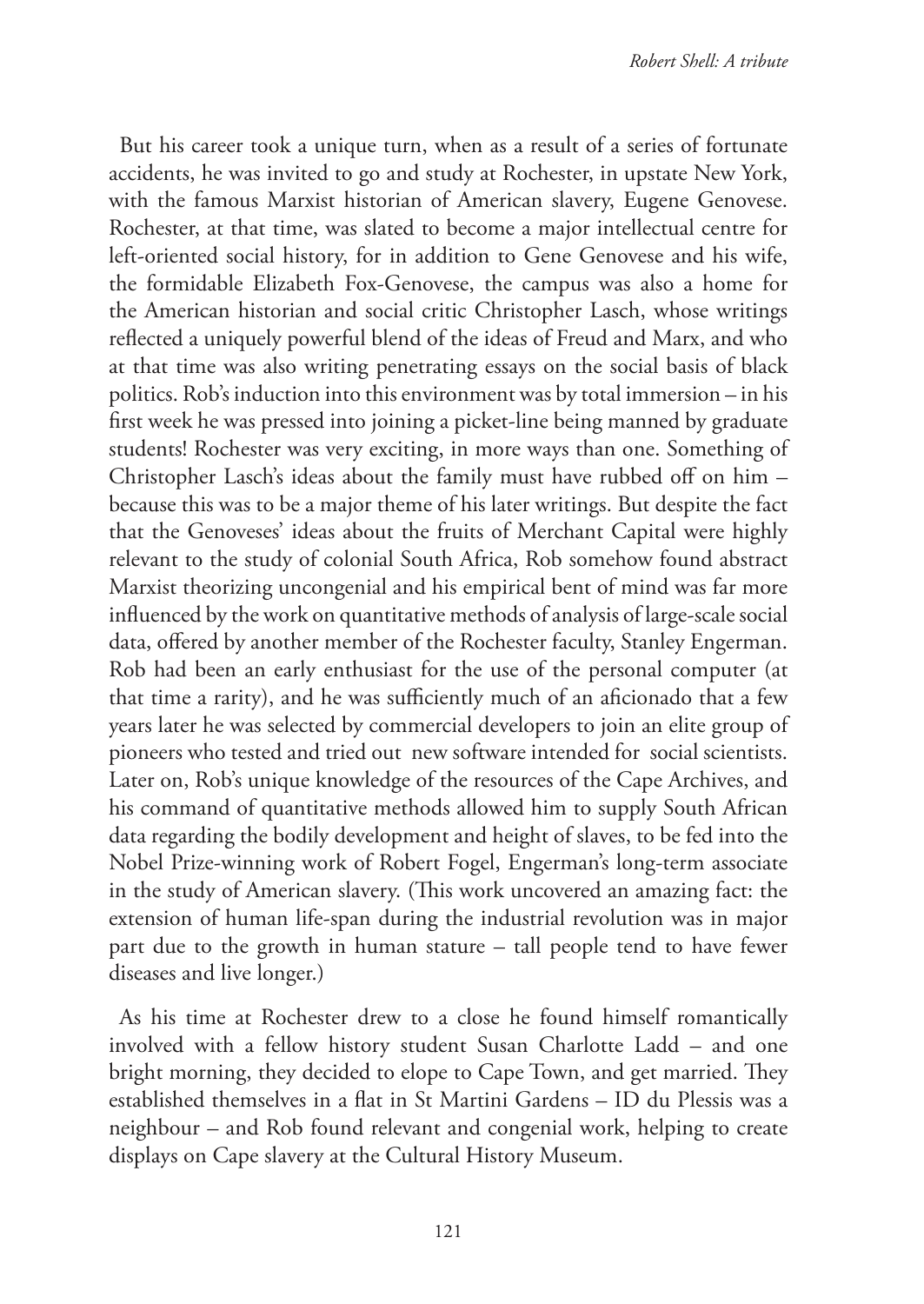Alas, the marriage did not last and Rob grew restive, feeling that it was essential for him to move on and acquire a proper position in academe. So after a short while he was enrolled in the Ph.D. programme at Yale University under the watchful eye of noted South African historian, Leonard Thompson, who had been – together with the anthropologist Monica Wilson – the moving spirit behind the ground-breaking *Oxford History of South Africa*. At that time, South African studies at Yale were very strong: but as at Rochester, Rob found inspiration and mentoring in places other than the ones originally planned – he developed a particularly strong relationship with the veteran American historian Ed Morgan – author of *American slavery, American freedom*.

While at Yale, he also encountered the new trend towards neo-marxism in South African studies. Rob was not impressed. To Rob and other Liberals of my generation, Marx and Freud were serious stuff, but the logic-chopping of the Parisian pedant Louis Althusser was not – and it seemed to us that Althusser's own "epistemological break" if it had been followed, would have been a big set-back, sure to replace modernity with Aristotle.

In his years after leaving Rochester, Rob developed a number of important collaborations. One was with Rick Elphick, whose institutional base at Wesleyan, put him within commuting distance of New Haven. Together they wrote a seminal chapter on the Khoi-khoi, Slavery and Intergroup relations in the landmark compilation on South African social history edited by Elphick and Giliomee, called *The shaping of South African society*, whose first edition came out in (1979). The chapter soon attracted wide-spread academic attention, and it's account of slavery in the VOC Company years – particularly the extraordinary institution of the Company's Slave Lodge (which among other things provided brothel services), has been widely cited in the international comparative literature. Less noticed but just as important was it's pioneer attempt at slave demographics. Trying to get a handle on the size of the slave population, and it's relation to the slave trade, was to be a big part of the effort Rob expended in the years before and after his Yale thesis.

Another collaboration which was very important for Rob was with the Canadian historical geographer Leonard Guelke – here they were concerned with mapping the land-holdings of the trekboers as the frontier expanded during the long  $18<sup>th</sup>$  century.

And his private life prospered: his second wife Sue Nicolaysen (born Susan Schneier), had also been trained as a historian – her graduate work had been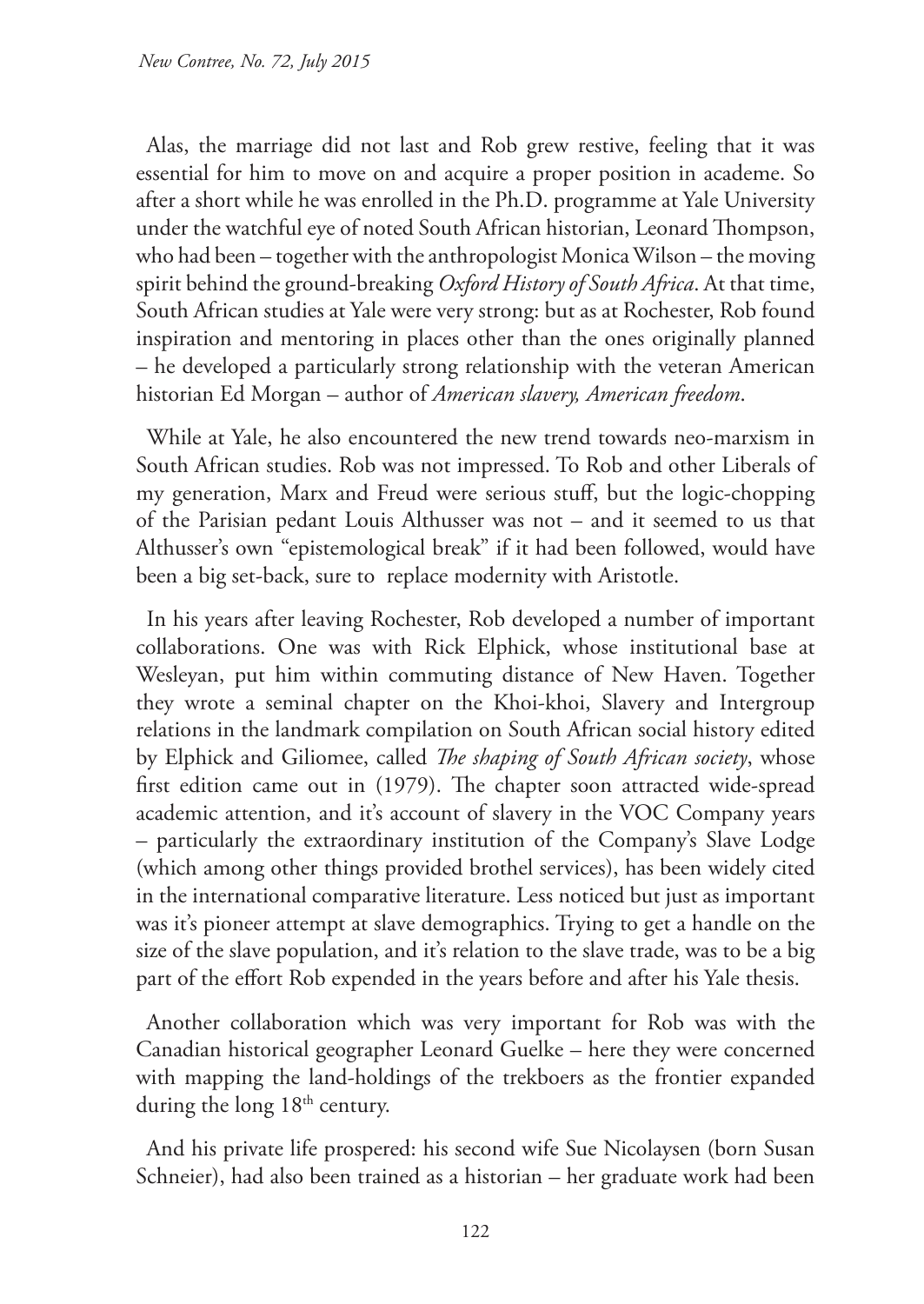devoted to African tenant-farming in the old Transvaal, and she retained an interest in history despite giving it up for a first marriage to Wits academic Louis Nicolaisen. But she was independently wealthy and when she married Rob her money bought them a lovely 18th century inn overlooking a lake in the Connecticut woods, where Rob was able to establish his dream – a quantitative historian's laboratory filled to the ceiling with books and computers, located alongside their home in an outhouse.

Together Rob and Sue had a daughter – Elisabeth. But as before the idyll did not last, the marriage broke up, and Rob experienced another rocky period before he fell on his feet once again, with the offer of a tenure-track Professorship at Princeton.

At that time Princeton was widely regarded as having the best history department in the world – and Rob was very privileged to enjoy day-today contact with such luminaries as Peter Brown, Lawrence Stone, Robert Darnton, and Natalie Zemon Davis. But, just as at Yale, the zeitgeist caught up with him, and he found himself reacting against strong winds of doctrine which were gusting around the movement known as post-modernism. (As Shamil Jeppie nicely put it: Rob was unenthusiastic about POMO because Rob was most definitely a child of the 18<sup>th</sup> century Enlightenment!)

To be a candidate for tenure, he needed to turn his Yale PhD on Cape slavery into a book. So for several years he was hard at work on the volume which was to become his main enduring legacy: *Children of bondage*. A Social History of the Slave Society at the Cape of Good Hope, 1652-1838.

The book has many unusual features, but the one which first strikes the reader as one turns the pages is the immense number of graphs and piecharts. This is quantitative history rendered visible. The anecdotes and the narrative are there (Rob loved to tell stories) – but the regular flow of numbers is constantly present also to give reassurance about the nagging question: how representative are these stories, how general is this analysis? This surely is the right way to do social history when it is not micro-history – and it marked a big advance on the Wilson-Thompson *Oxford History of South Africa*.

(But alas, this has not been maintained, for in this regard, as in some others – the more recent *Cambridge History* marks a distinct step backwards.)

But there are other less obvious virtues – such as Rob's attempts to firmly ground social history in the Annales tradition and the economic analysis of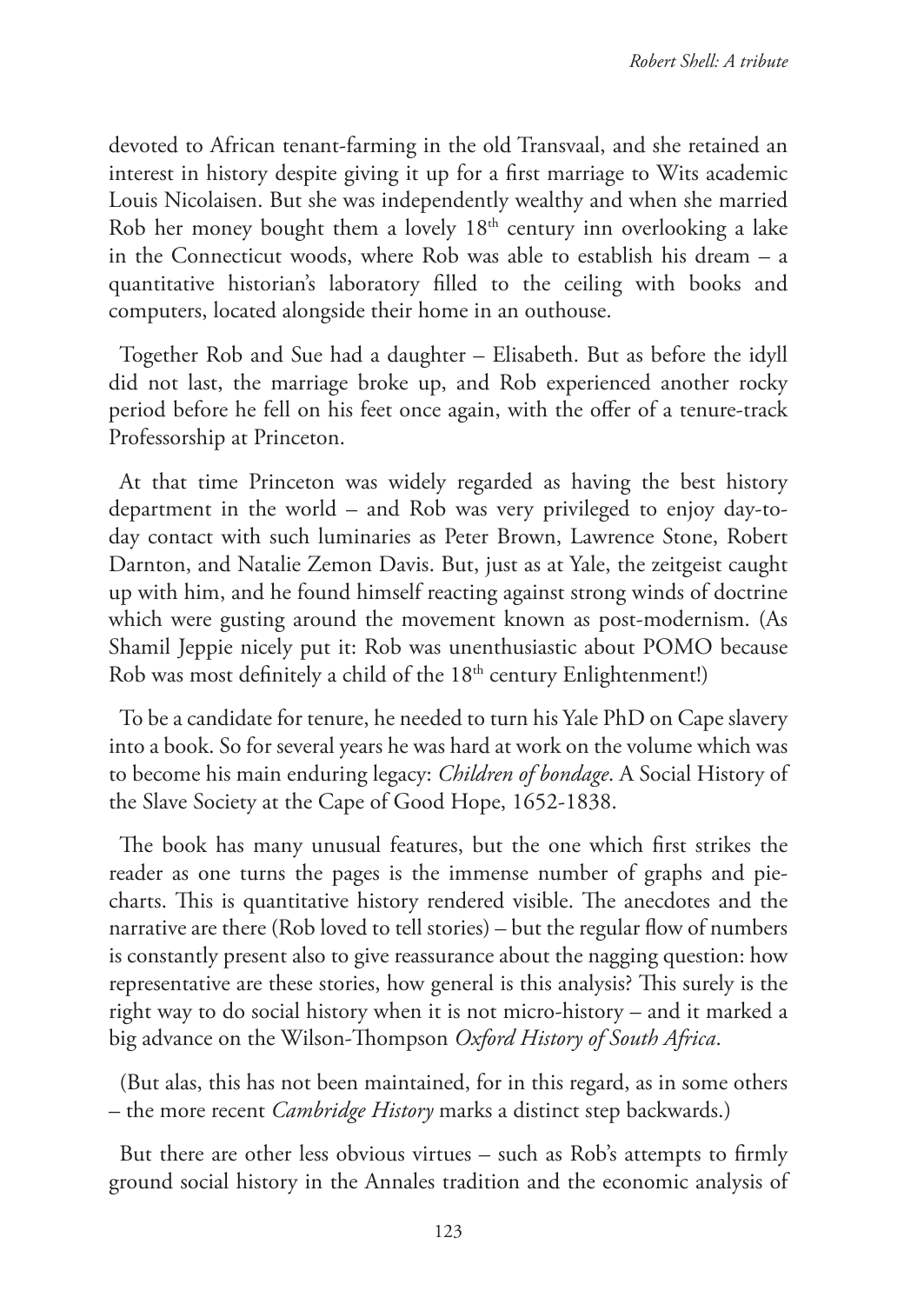slavery which he learnt from Stan Engerman. Another is Rob's general mastery of the comparative literature on slave societies so that both the uniqueness and commonalities of Slavery at the Cape can be properly judged and measured.

One major feature, which was controversial at the time of writing and has remained so – is Rob's emphasis on the role of socialization into the family as part of the working of slavery in the domestic domain. This "Family Model" was one of Rob's most original contributions – (but is perhaps ripe for revision in this post-Freudian age.) The phenomena he wrote about certainly are part of the historical reality – but is his analysis correct? Doubt persists, but so far nobody has risen to the challenge of giving a better explanation.

 Another major intellectual contribution was more of a question than a thesis. This was to point out that conversion to Islam was a huge feature of Slave society at the Cape – it was not as if the Cape somehow was uniquely successful at importing Muslim slaves. Readers of Eugene Genovese's *Roll, Jordan, roll* will recall the tremendous impact Genovese assigns to the cultural and social aspects of the creative encounter with Christianity undertaken by the slaves in North America. Yet in South Africa this did not happen and Islam seems to have won out repeatedly whenever there was competition with various Christianizing forces. Rob seems to have been the first historian to have seriously felt the challenge of needing to respond to the urgent question: why?

One old answer was to suggest that the high prestige of political exiles like Sheik Yusuf made Islam attractive to outcast and socially excluded individuals – but Rob was not satisfied with this answer – there needed to be some concrete advantage for the individual convert – this is not a blind process of following in the footsteps of charismatic leaders. His first thought was to stress the attractiveness of Islamic rituals such as the daily prayers, and also the significance of communal rites and ceremonies marking the stages on life's way. Another thought was the relative handicap for Christianity of slaveholders fearing that Christian conversion would lead to emancipation. Rob achieved something of a first in international slavery studies by uncovering the relatively liberal canons of the Calvinist Synod of Dordt (1618) on the subject of baptism and slavery – (even David Brion Davis, author of that magisterial work *The problem of slavery in Western culture* (1964), didn't know about Dordt.)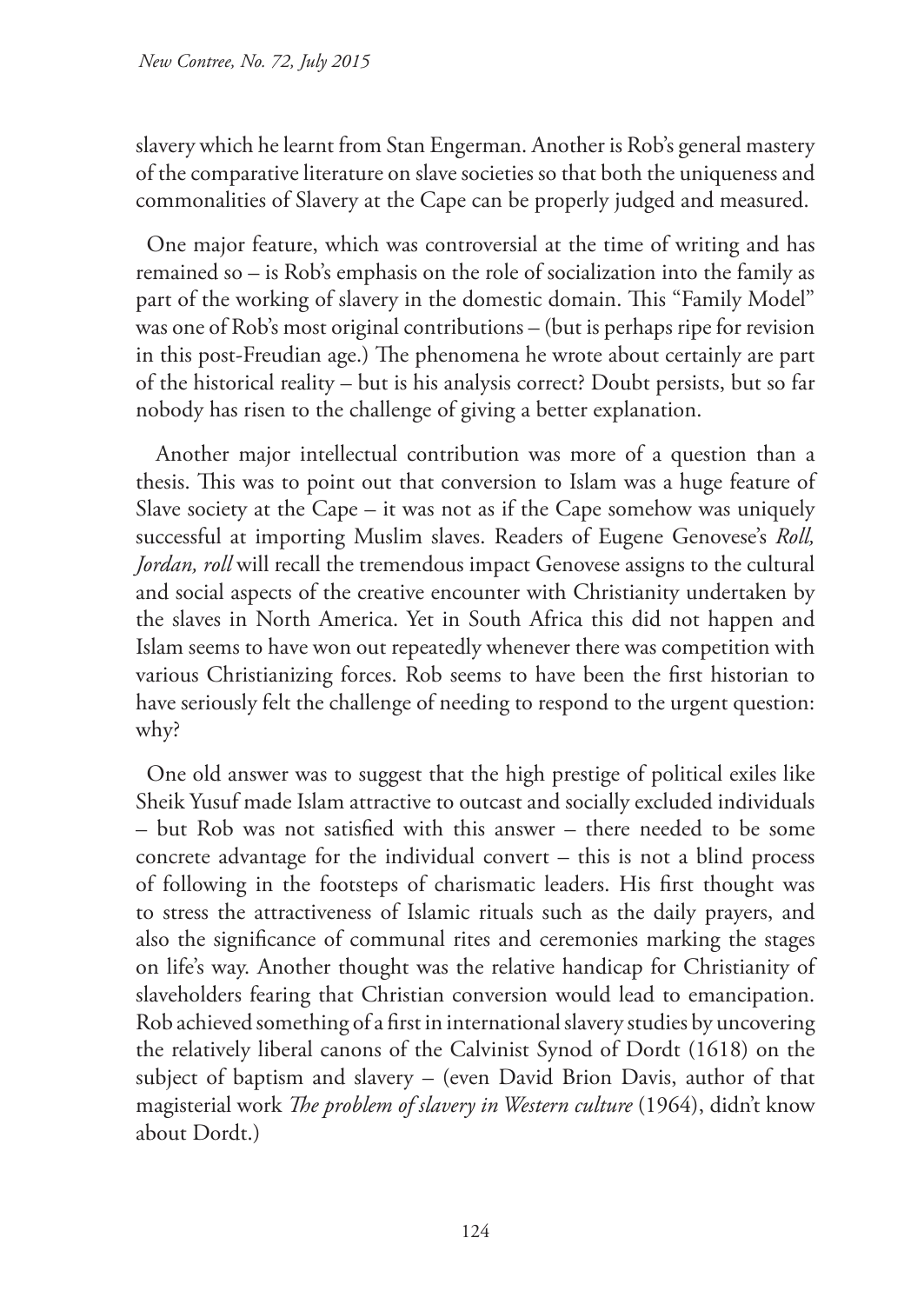Rob returned to this problem again and again and in his later reflections, such as the synthetic account of Islam at the Cape which he wrote for the volume *The History of Islam in Africa* edited by Levtzion and Pouwels (2002), many different factors possibly swaying the choice for or against Islam are put into the balance and brought under scrutiny.

 About Rob's later career I do not want to say much. He returned to South Africa, and an appointment at Rhodes. The skills he had acquired as a historical demographer could be utilized on the local scene and he joined up with South African professional demographers and became an early AIDS activist.

But in University politics he was something of a stormy petrel, and his criticism of the leadership at Rhodes University earned him the unrelenting hostility of that powerful clique. Rob enlisted in any number of worthy causes, but he was not always careful or judicious in what he wrote when he entered into controversy (as his lawyer, Sarah Christie, had to warn him on a number of occasions). Yet the savage and totally disproportionate revenge to which he was subjected by the Rhodes management was a dark day in the history of Academic Freedom in South Africa – his protests about academic harassment themselves lead to intensified persecution, and so virulent was the hatred with which he was pursued that he was prevented from landing an alternative appointment at Stellenbosch. (This was one of those near-misses which left us all impoverished and about which one can only register a sense of opportunities snuffed out). In the end friends and admirers at UWC had to step up to the plate with a stopgap appointment to do research and a little teaching in history and statistics.

However, while at Rhodes his personal and private life took a decided turn for the better, when he met and married his third wife. Sandy Rowoldt spent her entire career working as a librarian (first at the Cory Library then at UCT) but she has also had the passion and commitment of the true historian, and in Rob's final years turned out to be a wonderful intellectual companion and helpmeet to him, as they embarked on a whole series of enterprises to provide tools for the working historian and multimedia resources to help put Cape history on the map.

Throughout his career Rob enjoyed interacting with students – and he had attracted some very gifted students (such as Shamil Jeppie), and also with colleagues from other academic disciplines and from foreign academic communities.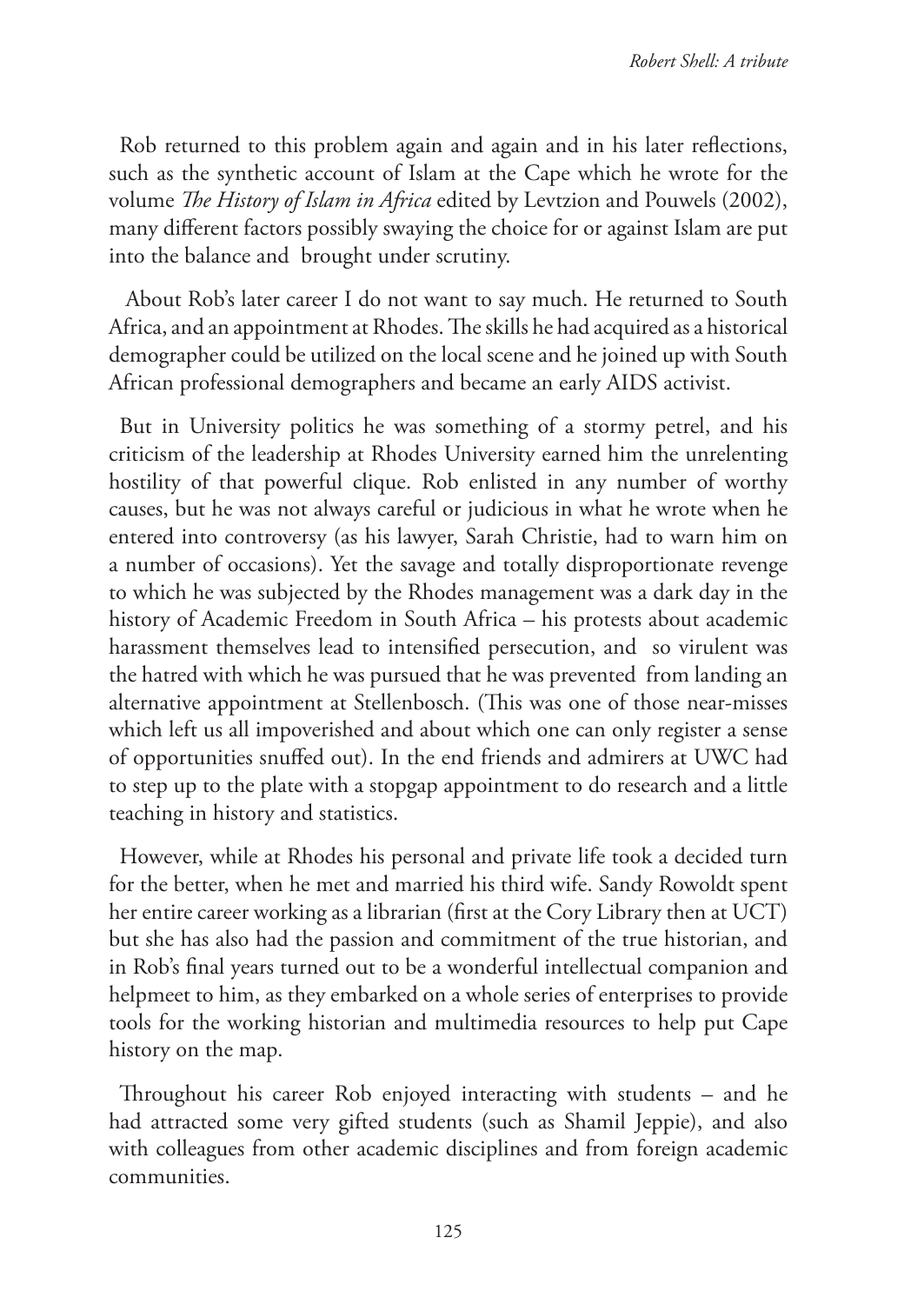In these last years too he received remarkable recognition from outside the historical profession, as when Archbishop Tutu ( a friend and fan from Rob's UWC days) suggested to the government of Mauritius that Rob might be a suitable person to preside over a one-man commission to enquire into the long-run effects of Slavery and Indentured Labour in that part of the Indian Ocean World. Activists and politicians from Third World Countries, have on a number of occasions called for reparations to be paid for slavery analogous to Germany's payments to holocaust survivors. But the analogy is somewhat forced and tendentious, and anyway, it is not altogether blindingly obvious who should count as next-of-kin for either victims or perpetrators. So this task was likely to be a political hot potato and fraught with difficulties whatever happened. Rob nonetheless thought he saw a way forward, hoping he could get large companies who had profited from exploited labour in the past, to fund contemporary community projects – (and it would have been most interesting to see how this worked out in practice) – but alas, a shift in the kaleidoscope of alliances in Mauritian politics put pay to experimenting with these ideas.

From his youth Rob had been known to be a hefty consumer of tobacco – and this may have been what finally caught up with him, when in 2014 he was diagnosed with cancer. Like many people in this position he fought back – and Sandy bravely stood by him as he suffered agonies due to irradiation and chemotherapy. One high point was a late visit from his daughter Elisabeth, who after a separation which had lasted many years flew in from Brazil, to spend time with her father on his death-bed. When it came the descent was swift.

Throughout his life, Rob had been prolific in turning out short articles for the journals (usually from his latest discoveries in the Archives), so readers of his work became familiar with vivid vignettes – such as his story about slave children feasting on the silkworms they were sent to look after – or unforgettable characters, such as Rangton of Bali.

But there were also larger projects many of which remained unfinished at his death.(One such, which was very close to Rob's heart was that the Van Riebeeck Society should publish a properly annotated and adequately representative, selection from the Hudson Papers).

Sandy will be carrying on with this legacy. We wish her all good speed.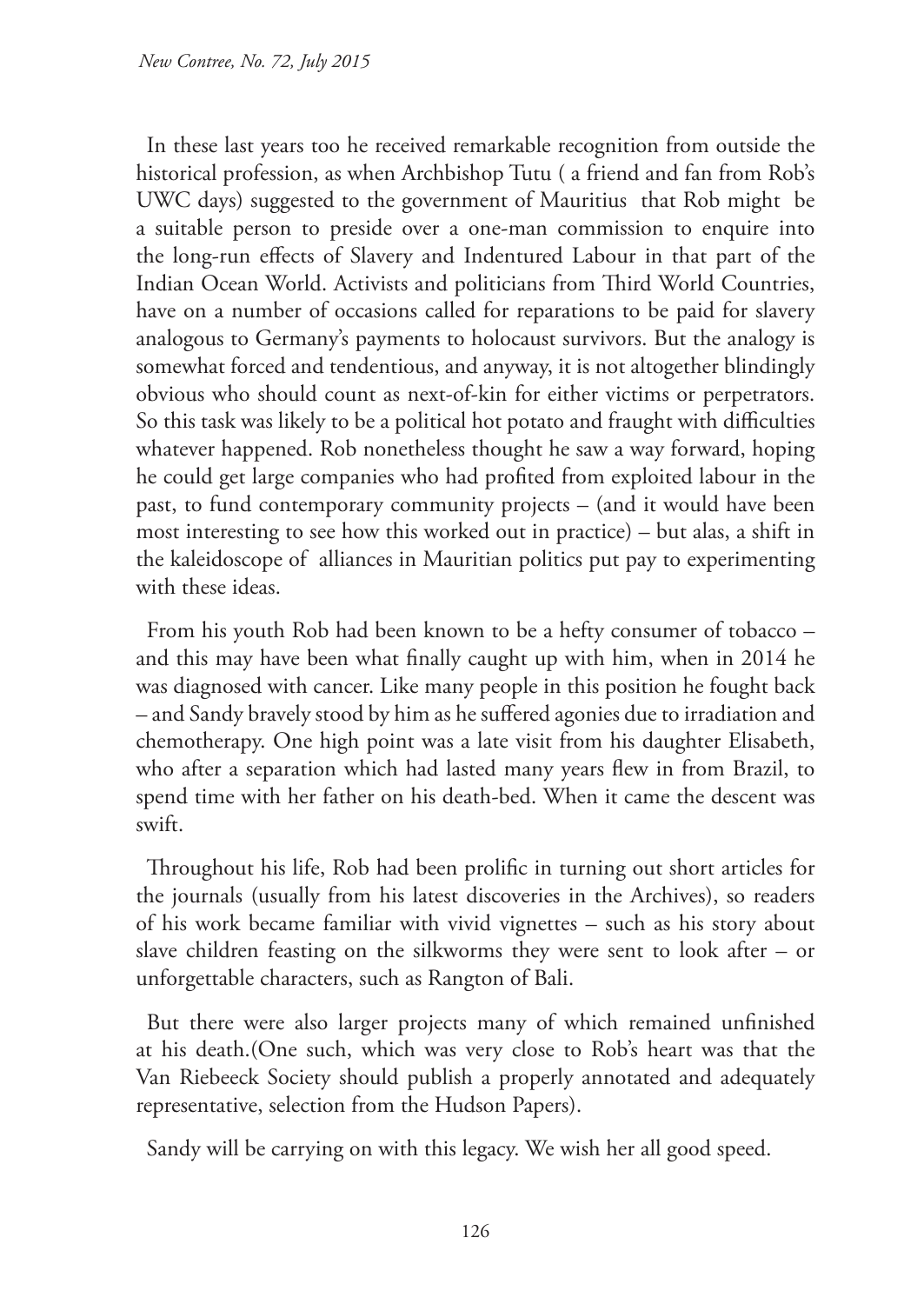## **Memories of a Soulmate: A tribute to Robert Shell ~ 13 February 1949-03 February 2015 ~**

Sandy Shell (neé Rohwoldt) sctshell@gmail.com



Robert Shell, the acclaimed historian of Cape slavery, was born and grew up in South Africa due to the kind of unjust coincidence that he spent his adult life fighting. His father Heinrich (Heinz) Schelowsky, born in Hamburg in 1902, worked for many years as a journalist in China before docking in Cape Town on his way home in 1933. Waiting for the ship that would take him home, Heinz made his way to Cape Town's German Club. There he found a telegram from his mother. It read: "Never come back to Germany STOP Hitler has been elected Chancellor STOP". So Heinz remained in Cape Town. Regrettably, he spent much of World War II interned, his only offence being German-born. Released at war's end, he returned to Cape Town where he met Louie Bosman, twenty years his junior. They fell in love, married and, on 13 February 1949, Louie gave birth to their only child, Robert Carl-Heinz Schelowsky. In the aftermath of the war years, Heinz Schelowsky changed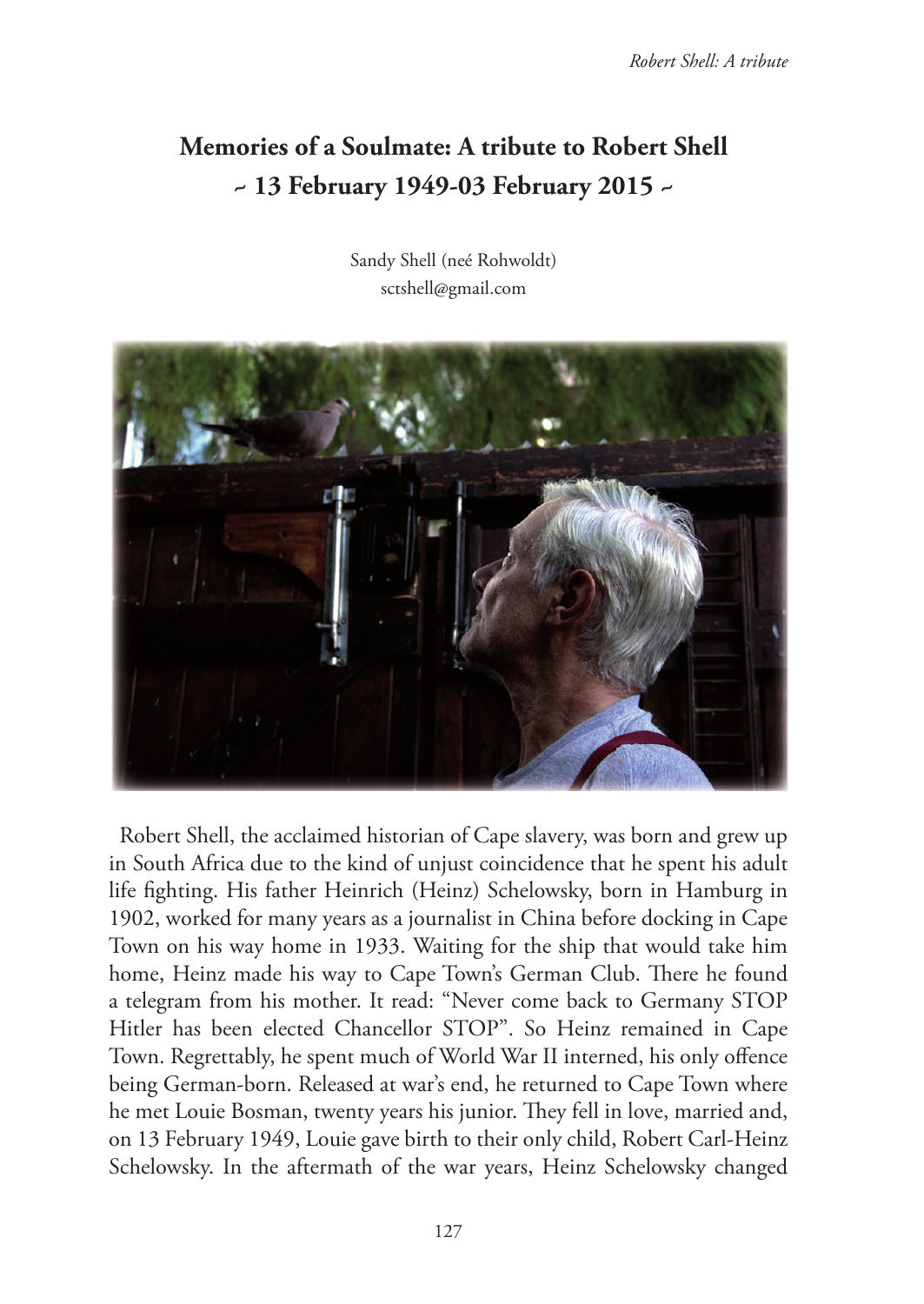their surname to Shell.

Robert Shell grew up in and around Cape Town and attended the South African College High School (SACS). After his father died unexpectedly when Robert was 12, he and his mother remained in Tamboerskloof where his mother ran a boarding house. When Louie remarried, the family moved to Kommetjie where she and Robert's step-father ran the old Kommetjie Hotel. Robert fished for crayfish and helped out part-time in the hotel bar.

Robert's political awareness developed early. Good friend, Martin Plaut, in his obituary published earlier this year, recalled the first time he met Robert. It was at the University of Cape Town before Robert had enrolled as a student. "We were together at the 'sit-in' in 1968, protesting against UCT's refusal to appoint Archie Mafeje. In a way Rob never stopped protesting".1

Robert enrolled at UCT in 1970, graduating BA Honours (History) in 1974 under the guiding eye of Christopher Saunders. The title of his Honours thesis was "The Establishment and Spread of Islam at the Cape from the beginning of Company Rule to 1838". The history of Islam at the Cape, alongside the history of slavery at the Cape, would thereafter dominate his research and writing.

Robert proceeded to Rochester University in New York State, drawn by the scholarship of both Professor Stanley Engerman, the leading proponent of the application of quantitative methodology in the context of history – cliometrics, and Professor Eugene Genovese, a leading scholar with revolutionary perspectives on slavery. He graduated MA in American History there in 1976.

In 1978, Robert entered Yale University as a doctoral candidate under the supervision of Professor Leonard Thompson. He was awarded his PhD in 1986, with a thesis that is still in high demand by scholars of Cape slavery: "Slavery at the Cape of Good Hope: 1680-1731". He was immediately offered a two-year contract as Visiting Lecturer in African History at the University of California, Santa Barbara. From the sunshine of Santa Barbara he moved in 1988 to the icy winter of the University of Oswego in New York State as Visiting Professor of African History for a period of six months. Robert then accepted the position of Assistant Professor of African History Princeton

<sup>1</sup> M Plaut, "Robert Shell: My friend", *Martin Plaut: Word Press* (available at https://martinplaut.wordpress.com/ 2015/02/04/robert-shell-my-friend/).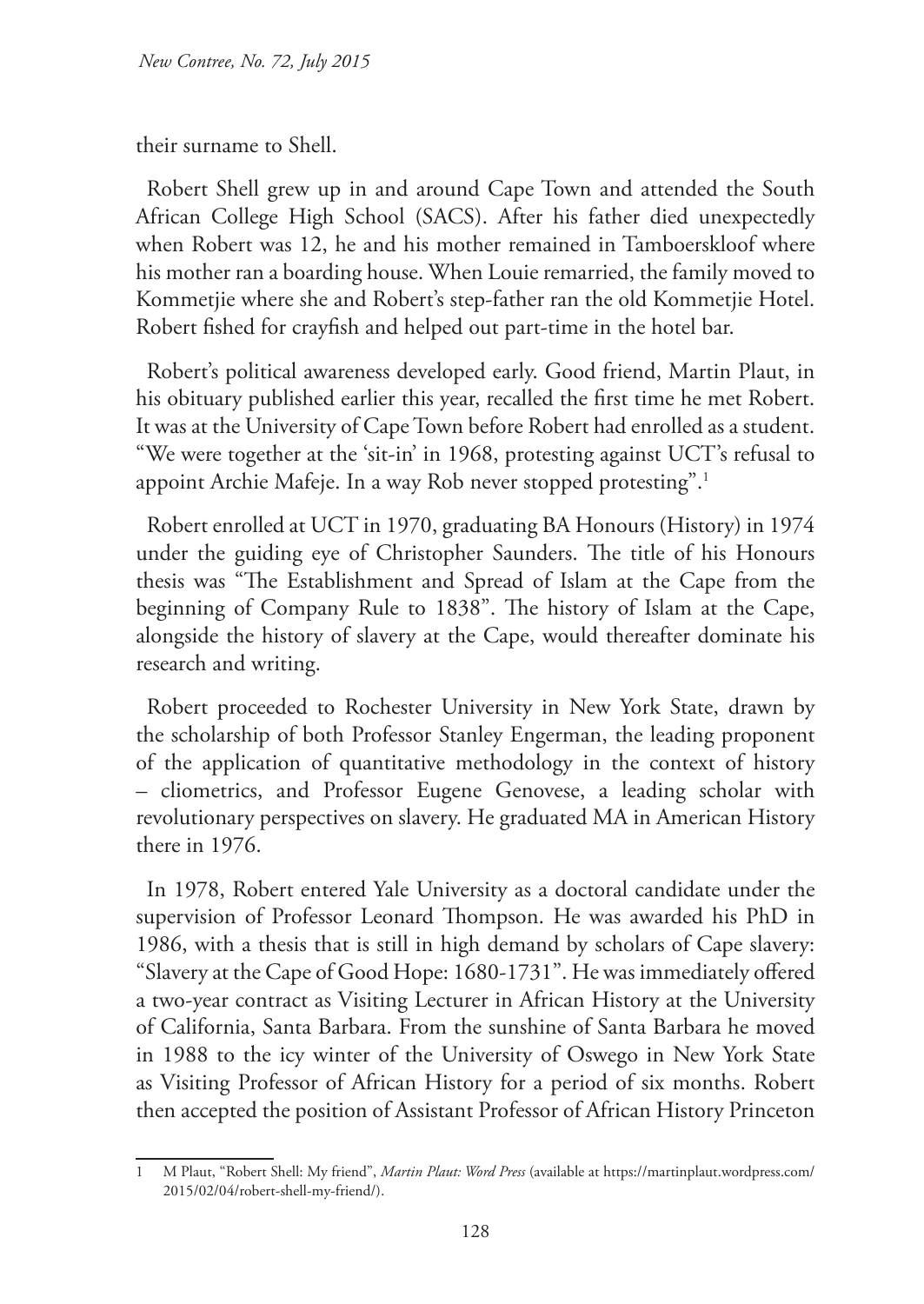University, headed by Professor Robert Tignor. He held this position for eight years.

All this time Robert had been working on what today remains a classic on Cape slavery: *Children of bondage: A social history of the slave society at the Cape of Good Hope, 1652-1838* (Middletown, Wesleyan University Press, 1994). He was determined that this work should also be published in South Africa at an affordable price, especially for the descendants of the slaves whose lives he had described so memorably. The University of Witwatersrand paperback edition was published in June/July 1995 and was launched in Cape Town and Grahamstown in June/July 1995.

The launch in Grahamstown took place in the Rhodes University Library during the National Arts Festival in July 1995. I remember standing inside the Library entrance as Robert walked through the open double doors, bobbing his head slightly to avoid the lintel, as was his habit given his impressive height of 2.06m. He was wearing his favourite hound's-tooth jacket and his familiar, boyish grin of delight.

We had first met in Grahamstown five years earlier, thanks to invitations to Sunday lunch from Rodney Davenport (then Professor of History at Rhodes) and his wife Betty. At the time, we were both committed to existing relationships, but the foundations of our lifelong research relationship and unique friendship were laid that sunny Sunday.

Robert always loved to tell the convincing and hilarious story that he won me in a game of poker. It is true that I agreed to join in that fateful poker game along with our mutual friend Rob Gordon. We played under classic, almost filmic, circumstances: green baize cloth over a circular dining table, low-slung, shaded light over the table, a bottle of something and clouds of smoke from the cigarettes we all puffed heavily that night. It is equally true that, as a total novice, I lost the game decisively, and that Rob Gordon also threw in his hand. Robert never tired of telling this story with enormous relish and laughter, in which his different audiences over the years always joined with great glee. He was spectacularly good-looking, a truly beautiful man, blessed with extraordinary humour and charisma. He was also impossibly tall, so that not only intellectually but physically he always stood out in a crowd. One of the things that people found so attractive about him was that his intellectual interests were extraordinarily wide, as was his circle of friends. He was laudably open-minded as well as both emotionally and intellectually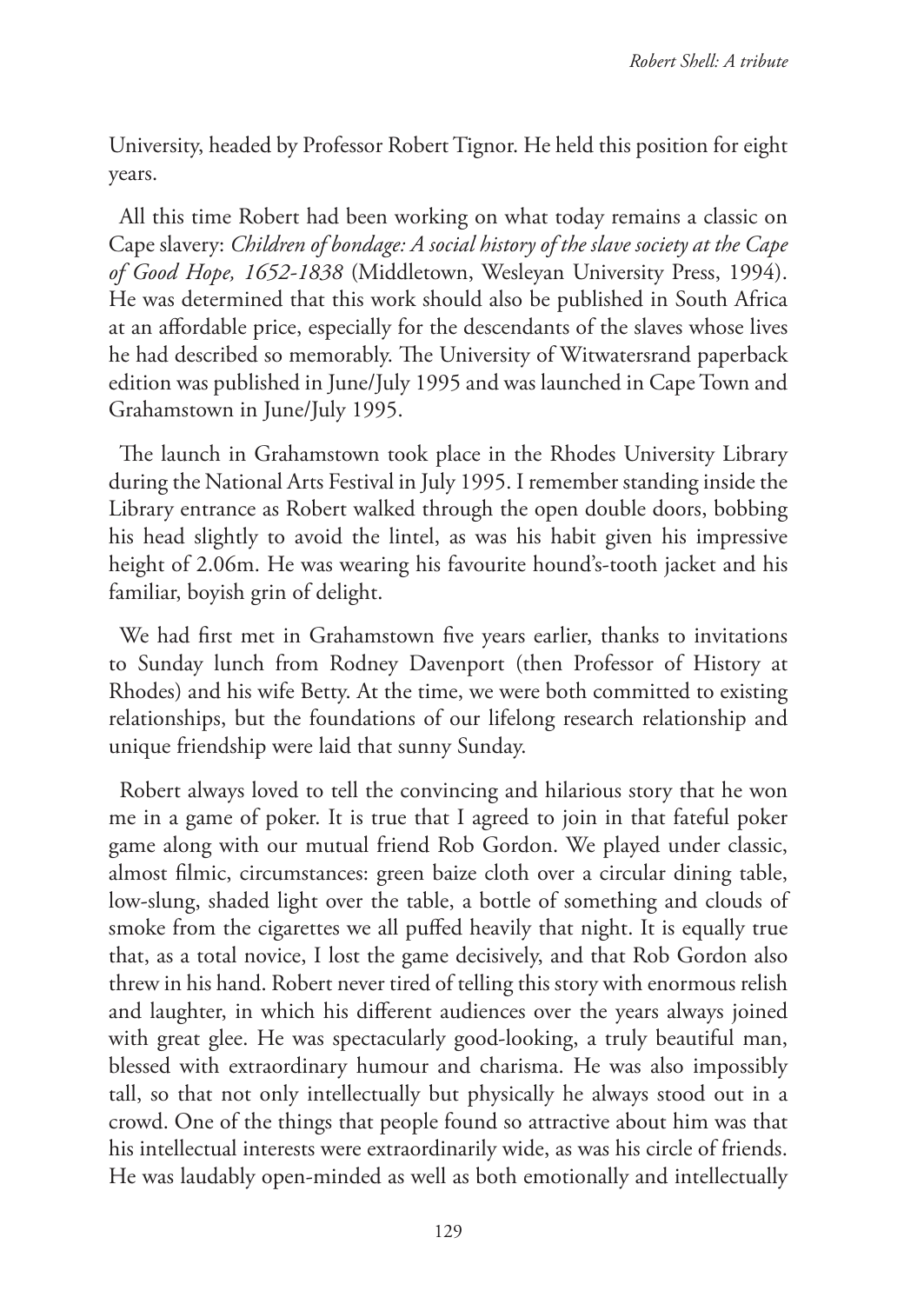## generous.

Robert always had a highly original take which showed both in his scholarship and in life. This emerged even when writing a letter of condolence to me after a double family tragedy in September 1994. His letter arrived in the post, penned in his exquisite script in red ink. He wrote that he had heard what had happened and could scarcely believe something so terrible could have occurred. He concluded: "God must have been asleep at the switch". I read his letter and burst out laughing. That was his gift: to see and say things so freshly. Of all the hundreds of communications I received during those dark days, his was the only one that made me laugh as it touched my heart. I think that was probably the moment I fell in love with him though it was only in 1995 that our friendship blossomed into romance.

By the time Robert accepted a position as Senior Lecturer and Head of Department of History at Rhodes University (East London campus) we were ready to consider the possibility of a life together. We discovered "Smiling Waters", an idyllic smallholding at Kidd's Beach, south-west of East London. Our boundaries were a nature reserve, a farm, a lagoon and the Indian Ocean only a short walk away as our frontage. The smallholding boasted orchards of guavas and macadamia nuts, pawpaw and other fruit trees, as well as plentiful strawberries and vegetables. We were blissfully happy there.

At Rhodes, Robert was awarded one of only three Population Research Units in the country by the National Research Foundation. The United Nations funded the equipping of a full computer lab for his demography students. Robert's innovative and pioneering research into the regional and national impact of the HIV/AIDS pandemic, then running rampant and uncontrolled throughout the country, began in earnest.

In 1997, Robert was invited (with his partner), to attend a conference in Jerusalem led by Nehemiah Levtzion and Randell Pouwels. The purpose of the conference was to bring together specialists in the history of Islam in different areas of Africa, to contribute towards a major scholarly publication. Robert was selected to cover Islam in southern Africa. I had a long overdue research trip to Jerusalem that had been planned for over three years, so this was an ideal opportunity to meet my promised obligations as well. Within three years, the award-winning *The History of Islam in Africa* (Athens: Ohio University Press, 2000) appeared on the bookshelves of all African studies libraries. Robert contributed the substantial chapter entitled: "Islam in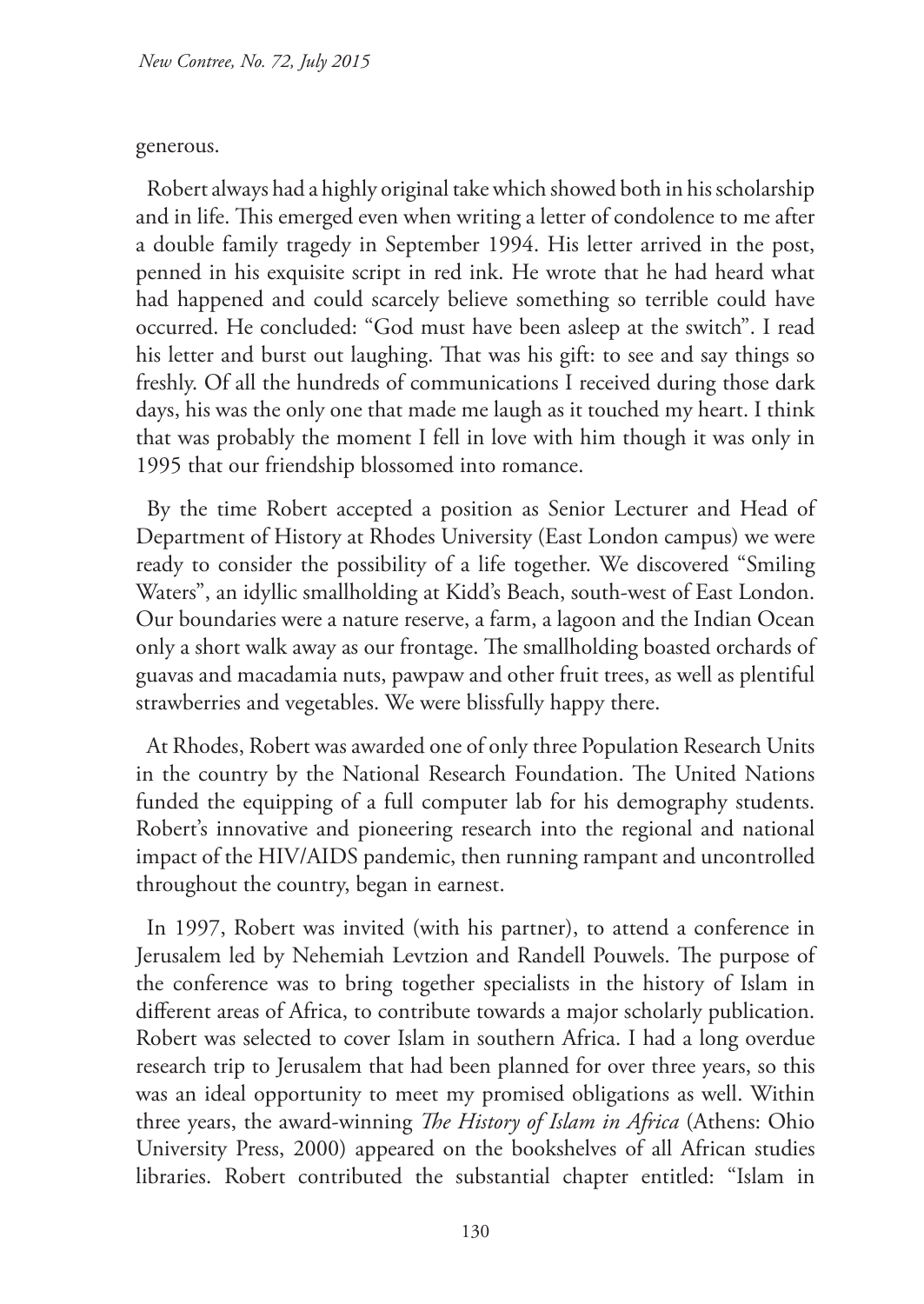Southern Africa, 1652-1998".

But Robert was never one to keep quiet when he perceived acts of injustice and his brave stance led to a difficult time in our lives when, disgracefully, Rhodes University hounded the whistle-blower. As Bryan Rostron wrote in an obituary published earlier this year:<sup>2</sup>

Following claims that white administrators at the East London campus were being appointed while several black academics were retrenched in the name of cost cutting, Dr Shell was one of three academics chosen to produce a report. Shell wrote a personal appraisal alleging, among other transgressions, "both nepotism and cronyism" at the East London campus. He faxed his findings to the vice-Principal. This led to an acrimonious dispute and the eventual firing of Shell on a technicality, provoking an international academic uproar. Senior colleagues from Rhodes University, including the Professor of History, protested vehemently on his behalf, as did prominent historians all over the world, particularly from the United States and the United Kingdom. In South Africa Professor Herman Giliomee, then Professor of Political Studies at Cape Town University, wrote directly to the Vice-Chancellor of Rhodes, stating: "I wish to protest against Rob Shell's dismissal. My perception is that Rhodes has acted out of all proportion to the misdemeanour, and that its action will cast a pall over academic freedom in South Africa and the job security academics need if they wish to expose the flaws of institutions. This action will also damage Rhodes's name for many years to come." The controversy took a heavy toll on Shell, deeply disillusioned with a lack of tolerance for dissent in post-apartheid academe. Some of his colleagues claimed there had been a disinformation campaign of dirty tricks from the university. His car was also vandalised. A firm offer of a Professorship at Stellenbosch was shamefully cancelled at the very last minute. It was a dark hour for South African scholarship.

Amidst this turmoil, we married in a quiet ceremony on 10 August 2000 in Grahamstown. Even before the University's disciplinary proceedings wound their way to their unhappy conclusion, the University of the Western Cape contacted Robert asking if he would be interested in applying for an upcoming vacancy in their Department of Statistics. We had no idea if he would be successful in his application or not but were gratified by this bold act of support from a fellow academic institution. There was also strong support from the University of Cape Town when their Academic Freedom Committee offered material assistance towards our legal fees which we received with gratitude.

The UWC application was successful and we moved, with light hearts, to the Mother City. For Robert it was a welcome home-coming; for me a return

<sup>2</sup> B Rostron, "Slavery scholar more feted abroad", *Business Day,* 2 March 2015.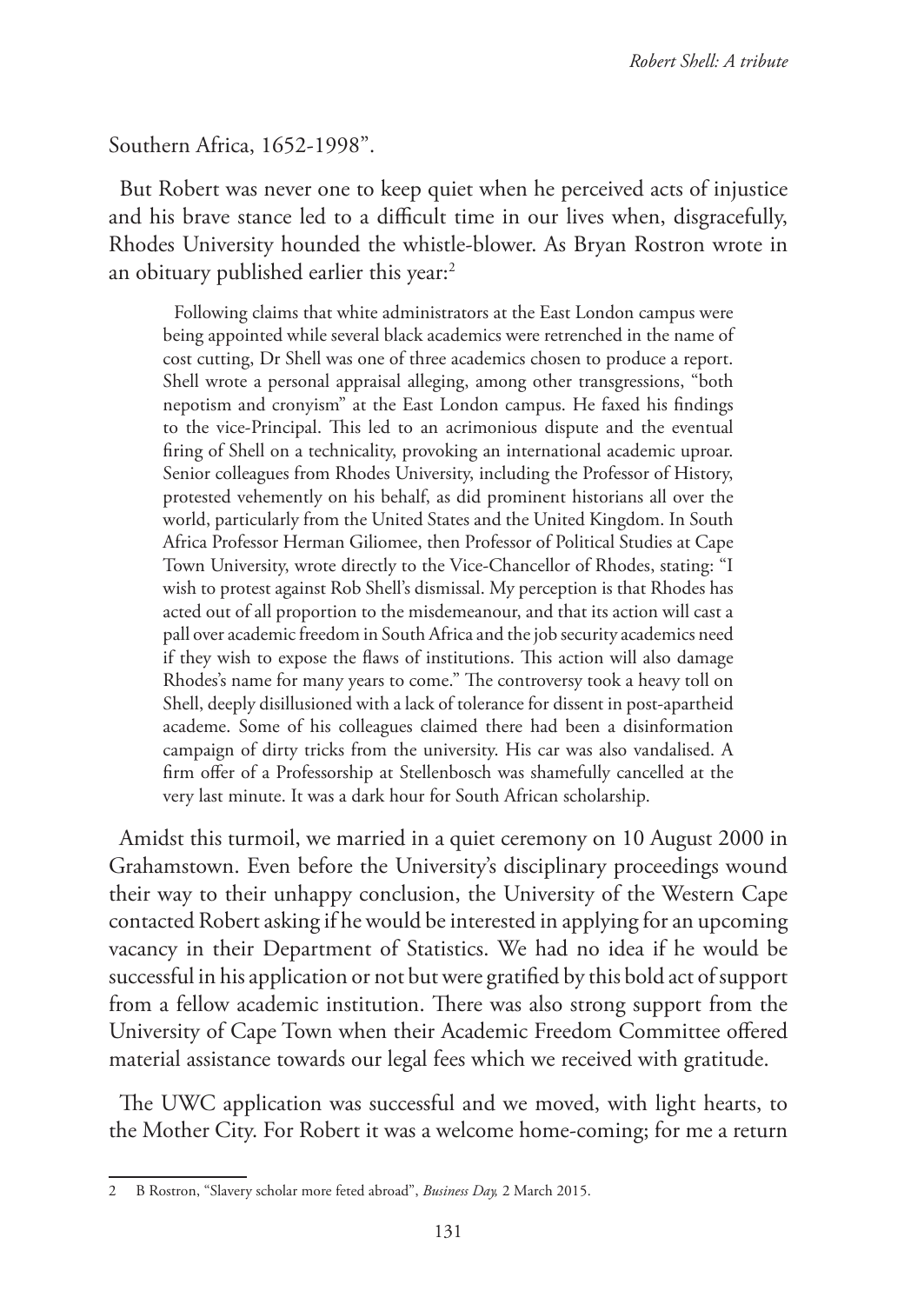to my academic alma mater. In September 2001, Robert was appointed Professor of African Historical Demography in the Department of Statistics for a period of five years. At the end of this contract period, he was appointed Extraordinary Professor of African Historical Demography, a position he held until his death.

Unexpectedly, Robert was awarded the Nelson Mandela Chair in African Studies at the Jawaharlal Nehru University in Delhi in July 2003. This appointment was for a period of six months during which he delivered a series of lectures on African History to his students, all doctoral candidates. We forged good friendships and those six months in India changed our *Weltanschauung* for ever.

In 2007, Robert was approached by the Mauritian government to act as Commissioner for their own proposed Commission of Truth and Justice. We had fruitful talks with then Prime Minister Dr Navin Ramgoolam but unfortunately he was not directly involved with the administration of the Commission. Thus many of the important issues discussed between the Prime Minister and Robert as Commissioner could not or would not be implemented. Even the name of the Commission itself was in contention. Robert wished to incorporate the concept of Reconciliation (in the spirit of Archbishop Desmond Tutu and in keeping with South Africa's own Truth and Reconciliation Commission) and was supported strongly on this point by the Prime Minister. But this appeal fell on deaf ears. Research data, promised while the ink was still wet on the contract, and assured in terms of the powers of the Commissioner, was denied to Robert when the Commission's work finally began. Doors that had been promised would be open were slammed shut. Crucial data and the results of previously commissioned research were kept under lock and key. In the middle of all this, Robert suffered a serious heart attack in December 2008. Combined with the intransigence of those with a different agenda, this resulted in his withdrawal from the project. It was an opportunity for Mauritius sadly lost.

He never recovered fully from that heart attack and never again played squash, a game at which he excelled. He was a quarter-finalist in the US Open (Squash) in 1988. He particularly enjoyed his games with Professor Robert Tignor at Princeton, Bobby Evans in Grahamstown/Sevenfountains and Leslie Selbourne from the Statistics Department at UWC. Ironically, only five days before his initial cancer diagnosis in September 2014, he received a clean bill of health from his cardiologist, who went so far as to tell him he could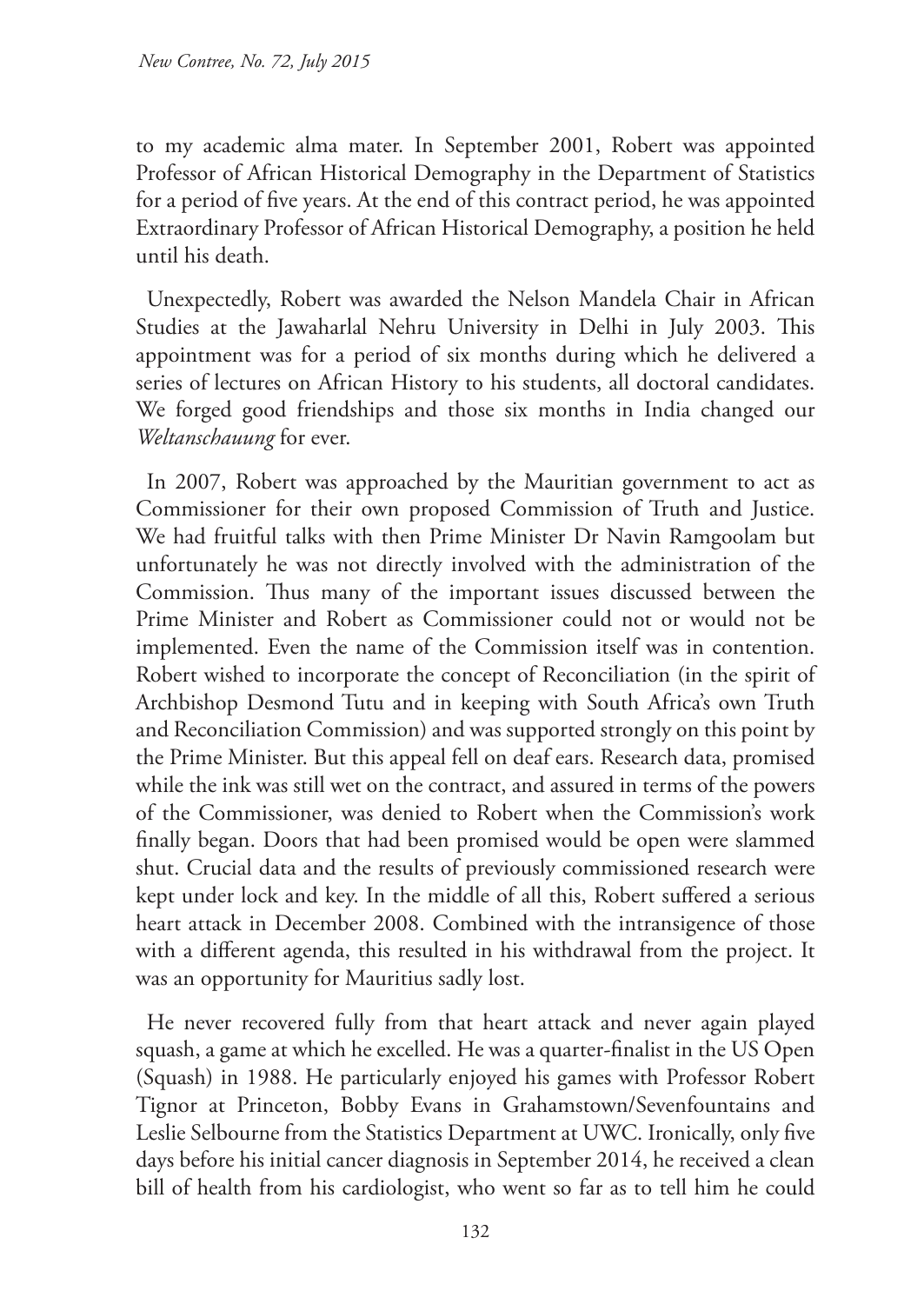go out and buy a new squash racquet and get back onto the court – with the proviso that he played only with "rabbits", like his wife.

Throughout July and August 2014, Robert complained about a persistent pain in his back. We thought it was muscular, probably the result of hauling his heavy Honda GoldWing motorbike up onto its stand. But none of the usual unguents and massage helped. Eventually our GP's locum recommended an examination by a series of specialists. Within days, we were informed that he had stage 4 lung cancer which had metastasised throughout his body, including his spine. He was told he had 3-12 months to live (but closer to 3, warned our mercifully straight-talking physician).

Robert died at our home in the Gardens on the night of 3 February 2015, ten days shy of his sixty-sixth birthday. We had twenty wonderful and extraordinary years together, packed with boundless enthusiasm, fun and energy. He had what one obituary referred to as "an unstuffy brio and an uproarious laugh". We laughed a lot.

We were partners, husband and wife, lovers, friends, playmates, researchers, scholars (he a seasoned, brilliant scholar, me an earnest novice). We found each other relatively late in life and that made us value every single moment of our time together. We were consummate soulmates.

The generosity of Robert's scholarship was legendary, as was the enthusiasm and encouragement that he imparted to his students, and to colleagues and researchers locally and around the world. He devoted four decades of his scholarly life to the history of the old Slave Lodge in Adderley Street, promoting it as a fitting memorial to what Robert called, 'murdered memories'. His aim was to make as much information readily available to the people of the Cape, in particular to enable the descendants of slaves to recover and reclaim their past and true identity. To this end he published his accessible, affordable e-book *From Diaspora to Diorama –* more than 9,500 pages of primary and secondary sources relating to the history of the Lodge and its inhabitants across the centuries.

Ironically, the day after Robert's death the Western Cape Department of Cultural Affairs contacted me saying that as Robert had been nominated for a Ministerial award, would he be attending the awards ceremony the following Monday evening in the Baxter Theatre? I had to tell them that, sadly, Robert had died only hours before their call. I asked if I could represent Robert